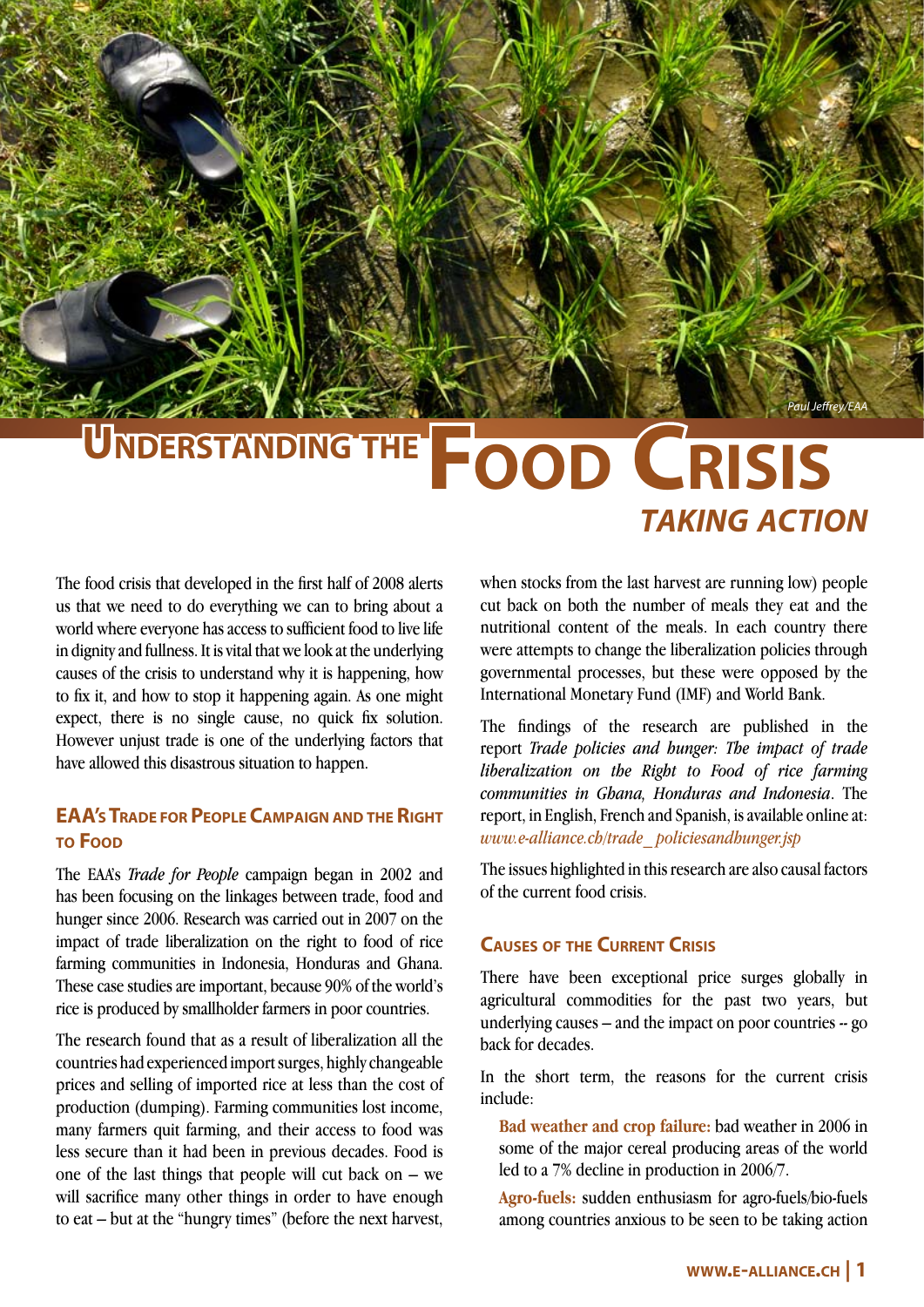on climate change led to a rapid switch in the use of land from food to fuel.

**Commodity speculation:** speculation in agricultural commodities has increased in recent years. This is partly because problems in other markets have caused investors to look for somewhere else to put their money. However in addition the exceptional volatility in the past two years, culminating in the price rises of the current food crisis, has in itself increased speculation because wherever prices are changing rapidly speculators see potential for making short-term profit. This carries the risk that speculation and volatility reinforce each other. In 2006 alone the volume of trading in agricultural commodities increased by more than a quarter.

**Oil prices:** oil prices have been rising sharply as a result of geopolitical uncertainty. This increases the cost of using any machinery, of making inorganic fertilizers and pesticides, and of transporting food to market.

In the longer term, factors that make the food crisis possible include both factors that contribute to prices rises and factors that have removed people's safety margins and made them vulnerable:

**Increasing consumption:** we are consuming more food, not just because of population growth, but also because average food consumption is increasing. In particular we are eating higher proportions of meat, dairy products and processed food that are less efficient at converting resources to calories than fruit and vegetables. Ironically development successes are part of this change as nutrition improves in India, China and elsewhere, but consumption also continues to increase in rich countries where people already consume far more than is nutritionally necessary. In recent years production of cereal grains has not matched demand, but when it is understood that currently a person in the US consumes 5 times as much grain as a person in India, it is clear that this is a symptom of global inequality in access to food not a global shortage of food itself.

**Climate change:** the short term bad weather is a symptom of longer term climate change and the likelihood of more frequent extremes of weather, such as droughts, floods, freezes and hurricanes. This will severely damage crop yields. There is also increasing scarcity of usable land and water.

Neglect of agriculture: for decades the orthodoxy was that agriculture was a dead-end compared to the priority of industrial development. As a result levels of development aid and investment for agriculture have been low. What support there was encouraged cash crops rather than food for local consumption. This orthodoxy has recently changed but it will take a long time to reverse.



**Free trade and other liberalization policies:** as discussed above, countries in the global South have been required to stop supporting their own agricultural production and remove barriers to trade. Once opened up to global trade, imports from stronger economies, often sold at less than the cost of production, have dominated their markets, putting local farmers out of business. Those who remain in farming have been encouraged to grow export crops. As a result, countries that used to have far higher levels of self-sufficiency in food have seen their own production of food crops decline, and their dependency on the global market increase.

And then… when a drought on the other side of the world leads to a spike in global prices, when you have become dependent on a rich country for imports of maize but suddenly that country is offering incentives for turning maize into ethanol and no longer has any surplus to export to you, when hedge funds jump in and out of dealing in agricultural commodities for reasons that have absolutely nothing to do with actual farming or eating… the impact is devastating. What do you do? What capacity do you have to react?

You haven't invested in agricultural infrastructure for decades, you've been told not to keep reserves of grain in case this "distorts the market", you've signed trade agreements that prevent you from adapting your trade policies to the new situation…you have no options. Hunger is real. Survival is a question.

## **Why Aren't the High Prices Good for Farmers?**

The EAA's *Trade policies and hunger* explains the damage that low global food prices have done to farmers in developing countries. Why then, are high global prices not good for farmers? Indeed, in "fair trade" circumstances, farmers in both the North and the South need high prices that cover their costs and pay them a living wage.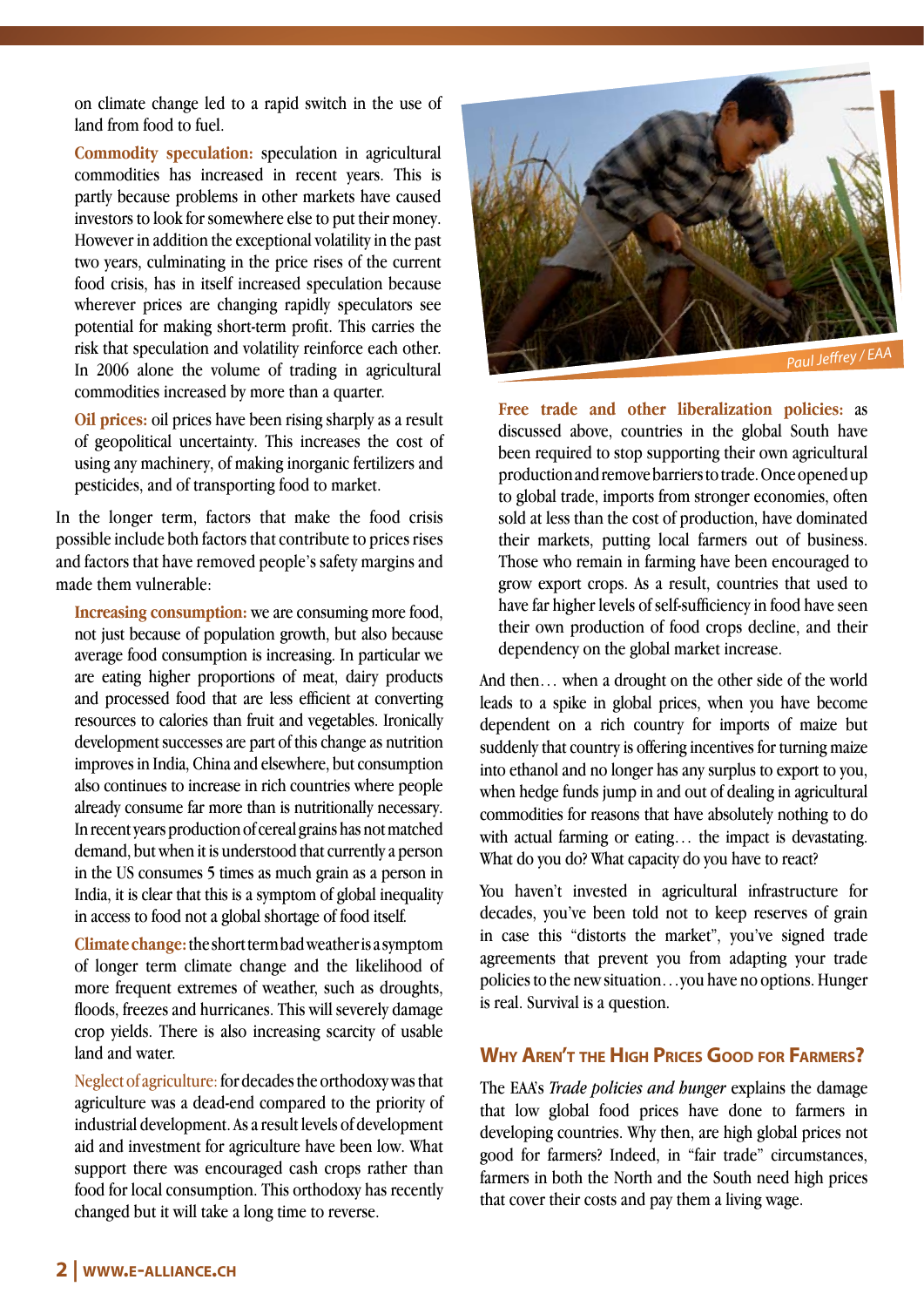But overall, farmers need production and market stability in order to maintain a sound business. Because of the decades of damage done by artificially low prices and liberalization, many smallholder farmers in the global North as well as the global South have had to abandon farming completely. Most of those still farming are only just getting by and don't have any savings with which to invest in increasing production, particularly when the costs of fuel, fertilizer and seeds are increasing steeply. The increasing costs of these inputs mean that any earnings from higher food prices may be negated. Thus, most farmers do not benefit from high prices in the short term because they cannot expand their production rapidly enough given their current financial situation and the rising input prices.

Smallholder farmers actually need a reasonable level of stability in their production costs and the prices they can expect to get for their produce. They cannot react when local prices soar and plummet due to unpredictable fluctuations in the world market, and they cannot compete when import surges come to their local market. And if the high prices mean that farming is perceived as a profitable operation in the long-term, then other investors with more capital will be able to react far faster usually through industrial-style large-scale agriculture. Without land rights, some farmers may lose their land or operation under pressure from larger investors.

Smallholder farmers are also trapped at the bottom of a chain of intermediaries, merchants and transnational corporations all of whom take a cut from the value of the product. The smallholders receive a trivial share of the final profit. The EAA's research highlighted that low prices of food imports are not necessarily passed on to consumers, as often the benefit of the lower prices is kept as profit by the importing companies. Similarly, the profit from the current



high prices is in places being kept by the intermediaries and not passed on to the farmers.

Finally, farmers are consumers, too, and high consumer prices hurt their livelihoods as well.

The current short-term surge in prices only benefits largescale industrial-style farming that is closely connected to markets and with the resources to respond quickly.

A longer term increase in food prices to a sustained level, without the current volatility, could be of gradual benefit to smallholder farmers. But only if governments provide both support to them, such as investment in infrastructure, and also put in place effective social safety nets to protect the most vulnerable consumers.

#### **More forced trade liberalization or less?**

At the recent summit in Rome on the food crisis, world leaders included reaching a rapid conclusion to the 'Doha negotiations' at the World Trade Organization (WTO) as one of their priorities in responding to the food crisis. In fact these negotiations, as they are currently envisaged, may make things worse rather than better. The Doha Round is likely to increase vulnerability to the food crisis by making food prices more volatile, increasing developing countries' dependence on imports, and strengthening the power of multinational agribusiness in food and agricultural markets. Developing countries are likely to lose further policy space in their agriculture sector, which would in turn limit their ability to deal with the current crisis and to strengthen the livelihoods of small producers.

The current proposals at the WTO do not have the needs and interests of developing countries at their heart as they were supposed to. The whole focus has moved away from development, and even those provisions in the rules that were intended to enable developing countries to support the food security of their people are being whittled away. Rather than a rushed end to these highly contentious and complex negotiations, what is needed is a genuine effort to make trade serve the needs of all people including the poorest and most vulnerable. Many of the solutions to the current food crisis lie outside the scope of the WTO, in issues such as climate, energy sources and financial speculation. However a truly just approach to trade could support a different model of agriculture that can sustainably meet the needs of a growing population.

#### **What can I do?**

Use the report Trade policies and hunger to help advocate